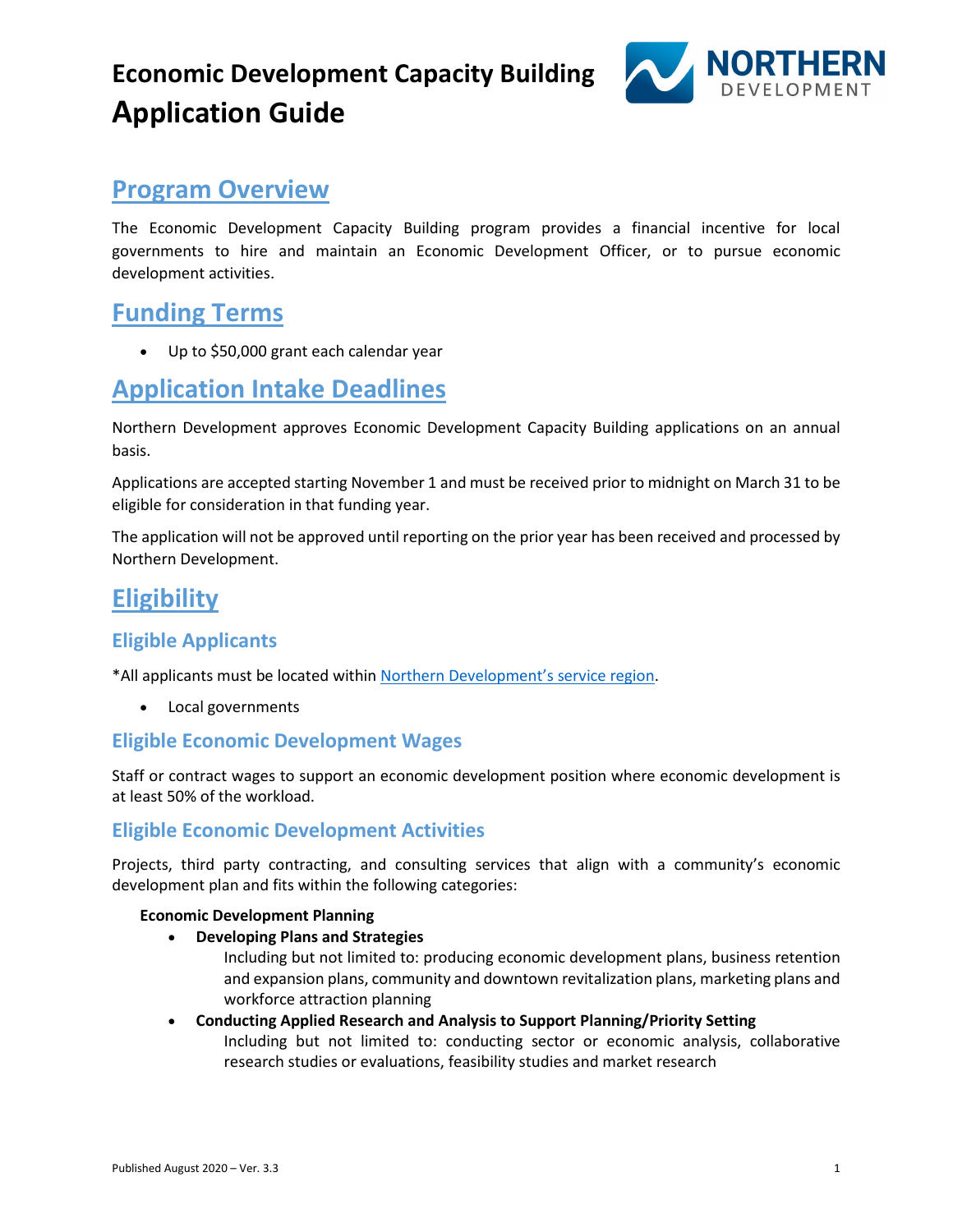

#### **Economic Development Implementation**

• **Sector Development and Economic Diversification**

Activities and efforts aimed at diversifying the economy, expanding current sectors and attracting new businesses or sectors to a community

• **Marketing and Promotion**

Marketing activities that promote a specific economic opportunity for investment (ie. entrepreneurship attraction videos)

#### • **Business Retention and Expansion**

Conducting business retention and expansion activities and implementing specific action items identified from a business retention and expansion plan

• **Business and Investor Hosting (max \$5,000)**

Hosting of trade missions and/or investor tours where business or investment attraction is the primary focus. Can include costs associated with transportation, accommodations and facility/venue rentals

# **Ineligibility**

## **Ineligible Costs**

- Salary costs or wages for:
	- Combined chief administrative officer/economic development positions
	- Combined chief financial officer/economic development positions
	- Combined Mayor or council/economic development positions
	- Combined positions where economic development is less than 50% of the total workload
- CPP, EI, WCB and other benefits, bonuses, or allowances such as vehicle, phone, or living
- Projects that directly influence or lobby any level of government
- Honorariums, membership costs
- Website hosting and regular website maintenance
- GST, legal, insurance costs
- Local government operational costs
- Capital projects and beautification
- Grants-in-aid or sponsorships
- Projects not being led by the applicant local government
- Purchase of office supplies, equipment, tools, furniture, clothing or uniforms
- Hospitality costs including meals or alcohol, entertainment and all giveaways
- Costs related to recruiting, hiring, relocating or terminating economic development staff
- Costs associated with projects that would be eligible and qualify for funding under other Northern Development programs
- Costs incurred in time periods outside the year approved for funding support
- Costs incurred for activities in electoral areas outside of Northern Development's region